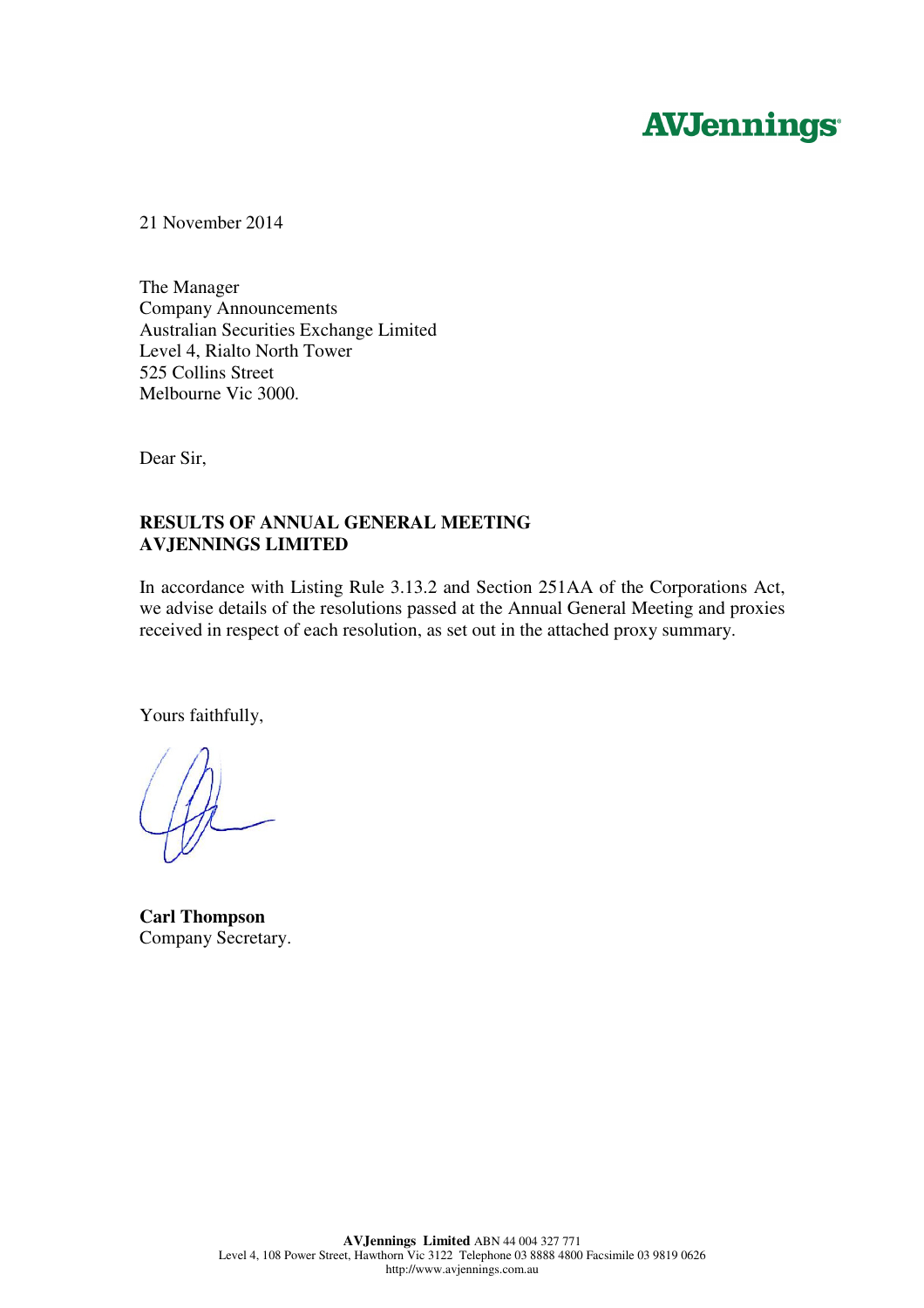# **AVJennings Limited Proxy Summary Annual General Meeting 21 November 2014**

# **2. Adopt Remuneration Report**

 The instructions given to validly appointed proxies in respect of the resolution were as follows:

| In Favour  | <b>Against</b> | <b>Abstention</b> | <b>Proxy's discretion</b> |
|------------|----------------|-------------------|---------------------------|
| 91,313,432 | 12,169,932     | 366,028           | 434,019                   |

The motion was carried as an ordinary resolution on a poll, the details of which are:

| In Favour  | <b>Against</b> | <b>Abstention</b> |
|------------|----------------|-------------------|
| 91,748,197 | 12,169,932     | 366,028           |

#### **3a. Re-elect Mr Bobby Chin as a Director**

 The instructions given to validly appointed proxies in respect of the resolution were as follows:

| In Favour   | <b>Against</b> | <b>Abstention</b> | <b>Proxy's discretion</b> |
|-------------|----------------|-------------------|---------------------------|
| 301,280,791 | 677.719        | 56,643            | 564,829                   |

The motion was carried as an ordinary resolution on a poll, the details of which are:

| In Favour   | <b>Against</b> | <b>Abstention</b> |
|-------------|----------------|-------------------|
| 302,078,464 | 677.719        | 308,643           |

#### **3b. Re-elect Mr Teck Poh Lai as a Director**

 The instructions given to validly appointed proxies in respect of the resolution were as follows:

| In Favour   | Against | <b>Abstention</b> | <b>Proxy's discretion</b> |
|-------------|---------|-------------------|---------------------------|
| 301,359,106 | 599,404 | 56,643            | 564,829                   |

The motion was carried as an ordinary resolution on a poll, the details of which are:

| In Favour     | <b>Against</b> | <b>Abstention</b> |
|---------------|----------------|-------------------|
| 302, 156, 779 | 599,404        | 308,643           |